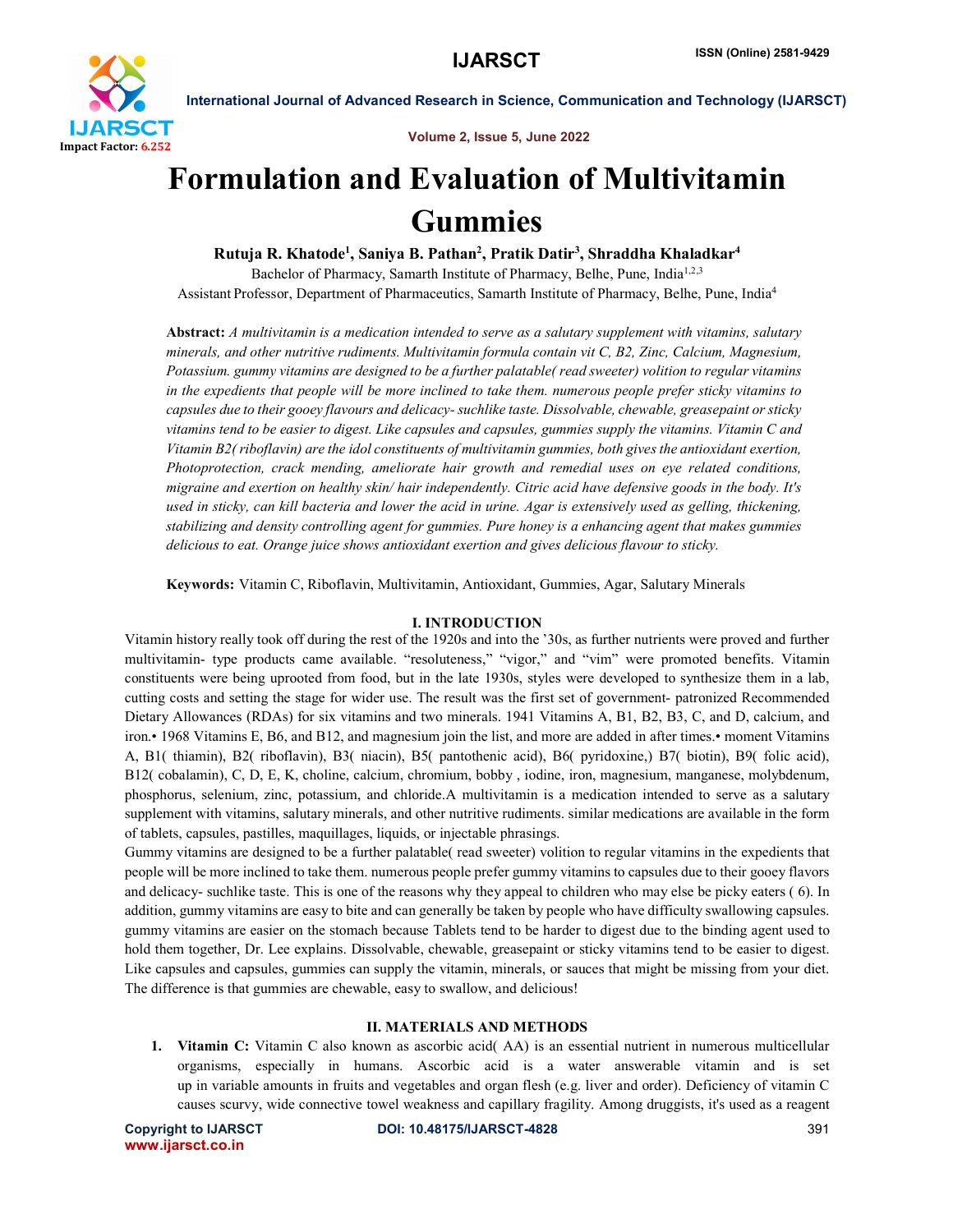

### Volume 2, Issue 5, June 2022

for the medication of fine chemicals, enzymatic reagent and nanomaterials. Accordingly, the discovery and quantification of ascorbic acid in food samples, products and nutraceuticals is entering inviting significance among experimenters, medical interpreters and also in the medicinal and food assiduity.





Fig. 1 Structure of vit C Fig. 2 Sources & multinational role of Vit C

- 2. Vitamin B2 (Riboflavin): Riboflavin is present in foods substantially  $(80 90)$  as style and FMN cofactors of proteins. Hydrochloric acid from the stomach readily releases the flavins that are only approximately bound to their proteins. A small chance of food flavin is bound to a histidyl- nitrogen or cysteinyl- sulfur and proteolysis results in the release of amino acid- linked 8- nascence- style which is biologically inactive.
- 3. Zinc: Zinc is a nutrient that people need to stay healthy. Zinc is set up in cells throughout the body. It helps the vulnerable system fight off overrunning bacteria and contagions. The body also needs zinc to make proteins and DNA, the inheritable material in all cells. During gestation, immaturity, and non age, the body needs zinc to grow and develop duly. Zinc also helps injuries heal and is important for proper senses of taste and smell.
- 4. Citric acid: product by face turmoil was started in 1923, while deep turmoil in 1930. Citric acid produced in 1929 was 5000 tons, which has increased to 4.0 lakhs tons by 1992. Sixty percent of citric acid produced is used in food and libation assiduity as a flavouring agent and preservative, while 10 in pharmaceutical assiduity in the form of iron citrate, about 25 of citric acid is used in chemical assiduity.
- 5. Agar-Agar: Agar and agarose forms thermo- reversible gels. Gel forming capability and solubility of agar polysaccharides calculate on relative hydrophobicity of introductory repeating unit and negotiations of the repeating units (Lahaye and Rochas, 1991). Gelatinizing and melting temperatures are varied with chemical nature. Agar from Gelidium has melting temperature between 80- 90 °C and gelatinizing temperatures between 28- 31 °C.
- 6. Honey: Honey has been used by humans since ancient times, nearly 5500 times agone. Utmost ancient population, including the Greeks, Chinese, Egyptians, consumed honey both for nutritive points and for its medicinal properties. Honey is the only nonentity- deduced natural product, and it has nutritive, ornamental, remedial, and artificial values. Honey is reviewed as a balanced diet and inversely popular for manly and womanish in all periods.
- 7. Orange juice: Because of its antioxidant and anti-inflammatory parcels, orange juice holds the pledge of cancer chemo preventive exertion.

III. FORMULATION



www.ijarsct.co.in

3.1 Formula

Copyright to IJARSCT **DOI: 10.48175/IJARSCT-4828** 392 Fig. 3 Formula for multivitamin gummies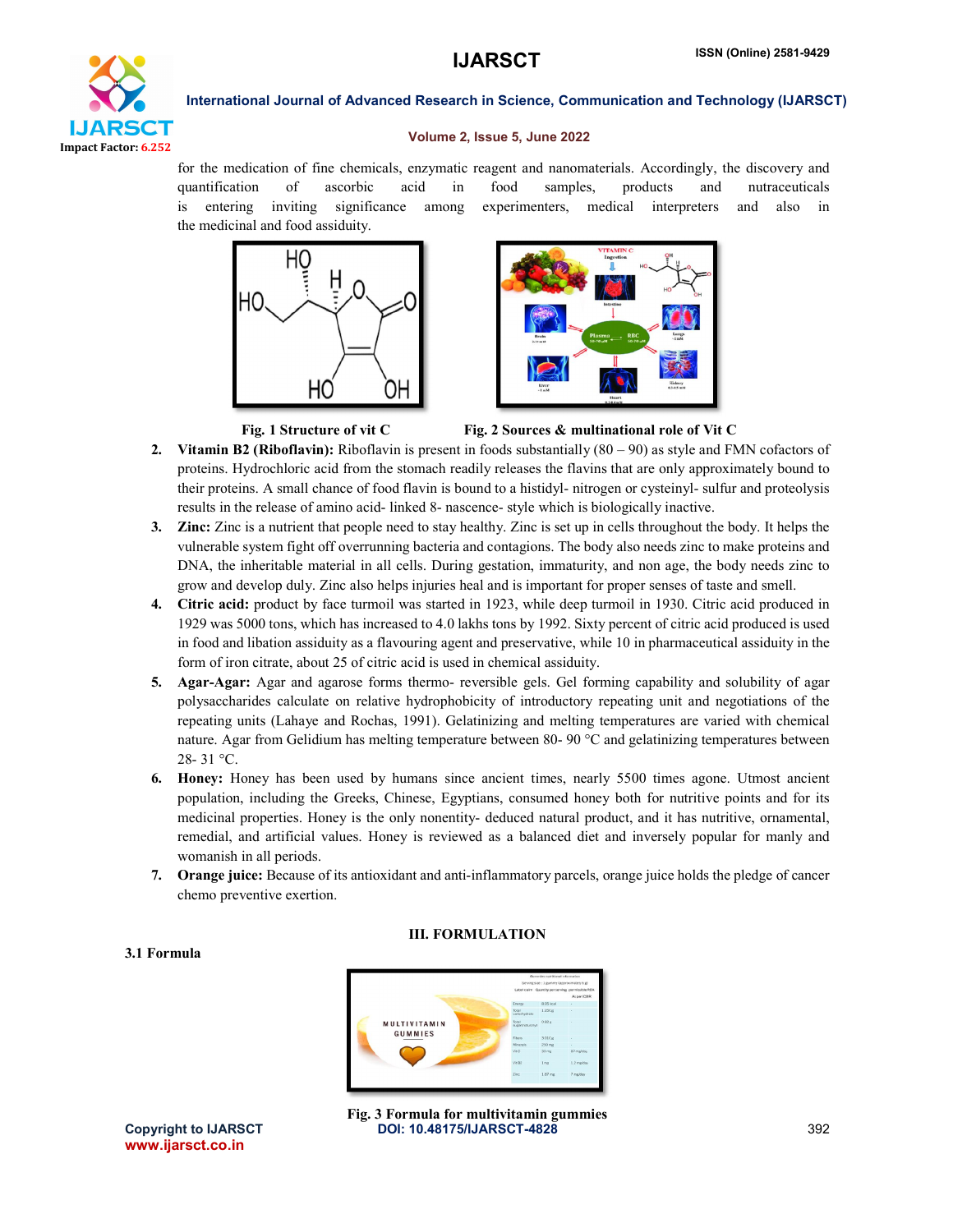

### Volume 2, Issue 5, June 2022

### 3.2 Preparation of Chemicals & Ingredients

- 1. Vit C: Counted 30 gm. vitamin c tablet and grind and crush it with the help of mortar and pestle. Maked a fine greasepaint.
- 2. Vit B2 (riboflavin): Pure riboflavin greasepaint from the pharmaceutical laboratory.
- 3. Agar Agar gel: Making an agar gel takes just a many way. First dispersing the agar 150gm in the seasoned liquid (orange juice) and making a gel using a whisk. Also bringing the liquid to a pustule for 3 to 5 twinkles. And gel gets set.
- 4. Citric acid: Dissolving 2.0 g of citric acid monohydrate in about 10 ml of water, adulterated with water to 30 ml, and blend.
- 5. Collection of Honey: Pure honey is collected by the ethnical peoples from Ratanwadi ethnical area, Akole.

### 3.3 Formulation of Multivitamin Gummies

- 1. Two idol constituents i.e. vit c and vit b2 are amalgamated and mix with sufficient quantum of water.
- 2. Prepared agar gel of orange flavour is mixed with pure honey for gel base.
- 3. The liquid vitamins and gel are mixed to each other and liquid citric acid is added to it. All constituents mixed well.
- 4. Putting the medication in heart shaped mould. (mould is carpeted with comestible oil painting)
- 5. After the freez drying for 2 days, gummies are removed from mould, tested and packaged in suitable material.



Fig. 4. Multivitamin gummies

### Uses of Gummies:

- 1. Multivitamin gummies ameliorate the texture of skin, hair and nails fluently.
- 2. These gummies can indeed help to ameliorate energy situations and perform day to day tasks with complete energy.
- 3. Prevents acne, rich in citric acid, oranges help control acne, removes papules.
- 4. Controls skin ageing, fights against flights.
- 5. Antioxidant parcels, moisturises the skin.
- 6. Riboflavin prevent eye related diseases, migraine & elevated blood pressure.
- 7. Riboflavin is known to increase energy situations, boost functions of the vulnerable system and help maintain healthy hair, skin and nails. "Riboflavin plays a pivotal part in hair growth by cranking vitamin B6 and niacin.

### Recommended Operation

Take one gummy or as directed by healthcare professional. NOT FOR MEDICINAL USE. Don't exceed the recommended lozenge.

### IV. EVALUATION SCREENING OF GUMMY VITAMIN

### 4.1 DCPIP Test for Vit C

DCPIP is a colour. It's blue colour when in oxidizing form and tint less in reduction form. When DCPIP is added into vitamin C result, the vitamin C reduces the colour, also decolorizes the colour. If the decolourization of DCPIP that indicates the presence of vitamin C.

www.ijarsct.co.in

Copyright to IJARSCT **DOI: 10.48175/IJARSCT-4828** 393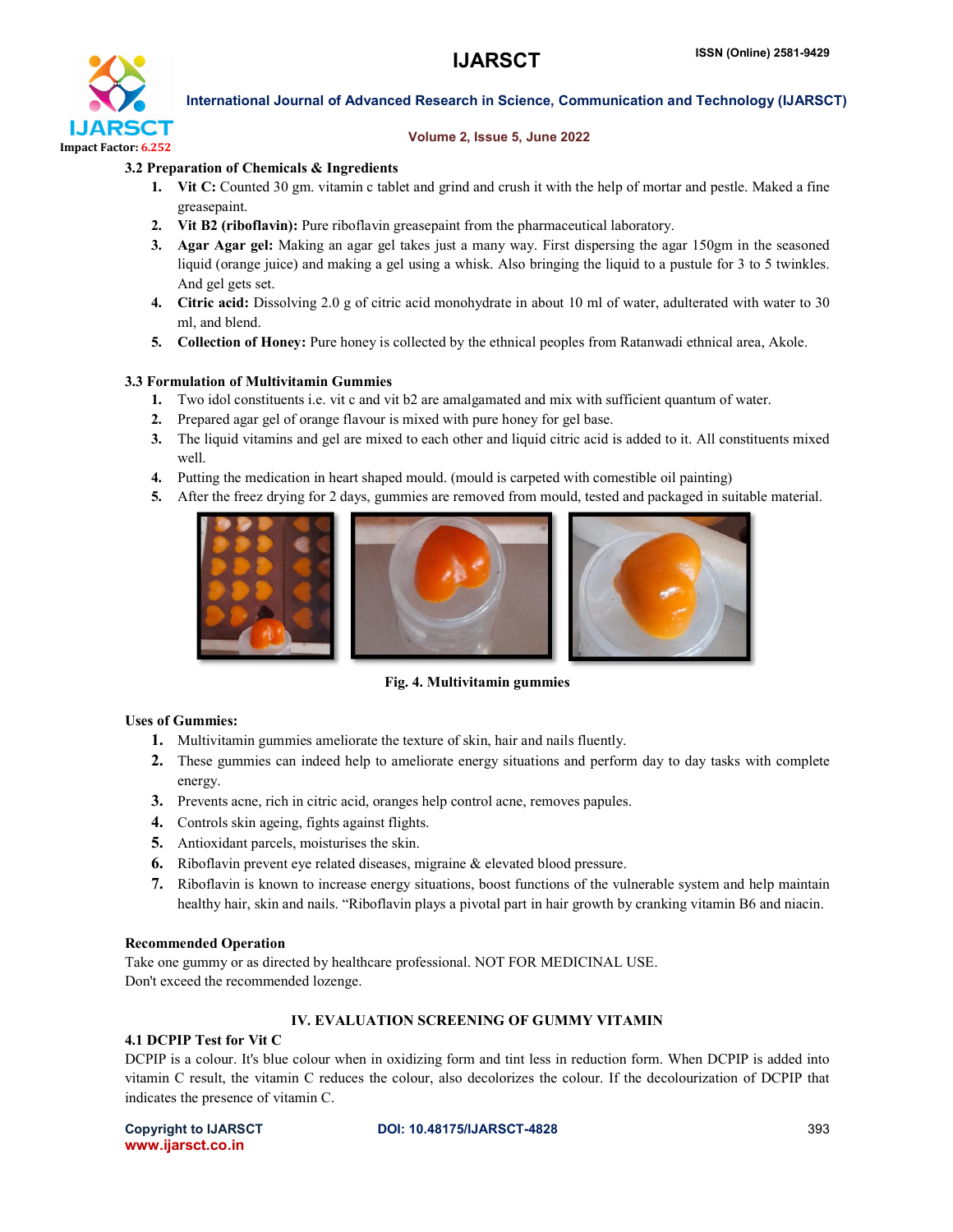

### Volume 2, Issue 5, June 2022

### 4.2 Vitamin C Titration

Titrations are useful in quantifying the quantum of vitamin C in a result. Titrations involve quantitative addition of one reagent into another to determine the attention of one of the reagents. Acid- base titrations are veritably common in chemistry, but numerous redox responses allow quantitative analysis of results through titrations. The stopping point or end point of a titration can be observed by the colour change of an index. In this trial an Iodine result is the oxidant that will reply with vitamin C. Starch- iodine complex conformation will serve as the index, changing light grandiloquent/ brown just after a slight excess of iodine is added to a vitamin C result containing bounce. Standard results having known attention of vitamin C will be used to quantify the vitamin C in authorities.

### 4.3 pH of the Gummy

- 1. Blending a gummies into invariant paste.
- 2. Calibrating the pH cadence and conforming the sample temperature to room temperature before measuring the pH.
- 3. Irrigating the pH electrode with distilled water.
- 4. Immersing the electrode to the gummy paste and measuring the pH.

### 4.4 Texture of Gummy

- 1. Hardness- "Figure 5" Compression test using a large ball inquiry replicated squeezing of gummy between thumb and forefinger.
	- a. relating crucial textural parcels of sticky sweets through sensitive evaluation.
	- b. Using hardness parameter to establish upper and lower forbearance for product.
- 2. Firmness- "Figure 6 the most common way to measure firmness is resistance to contraction. Penetrometer is used to measuring the firmness.
- 3. Softness-The softness is contrary to stiffness that measuring by bending length. Softness may be considered as the contrary of firmness or hardness measured by consistence tests.
- 4. Springiness- Springiness is measuring, by the distance of the detected height during the alternate contraction divided by the original contraction distance.







- 5. Friability Testing: "Figure7"Constantly dropping a sample of gummies over a fixed time, using a rotating barrel with a baffle. The result is examining for broken tablets, and the chance of tablet mass lost through dicing.
- 6. Sensitive Analysis
	- a. Acceptance criteria: Mated comparison or ranking test- The paired comparison test is simply presenting assessors with two samples, where they were asked to make a comparison between the two samples without demanding to rate the magnitude of the difference, e.g., " are the two samples same or different? " or " which of these two samples is sweeter? "
	- b. Difference testing: A Brace- Trio Test- is an overall difference test which will determine whether or not a sensitive difference exists between two samples. This system is particularly useful to determine whether product differences affect from a change in ingredients, processing, packaging, or storage.
	- c. Attribute testing: sensitive testing involves the objective evaluation of gummies by trained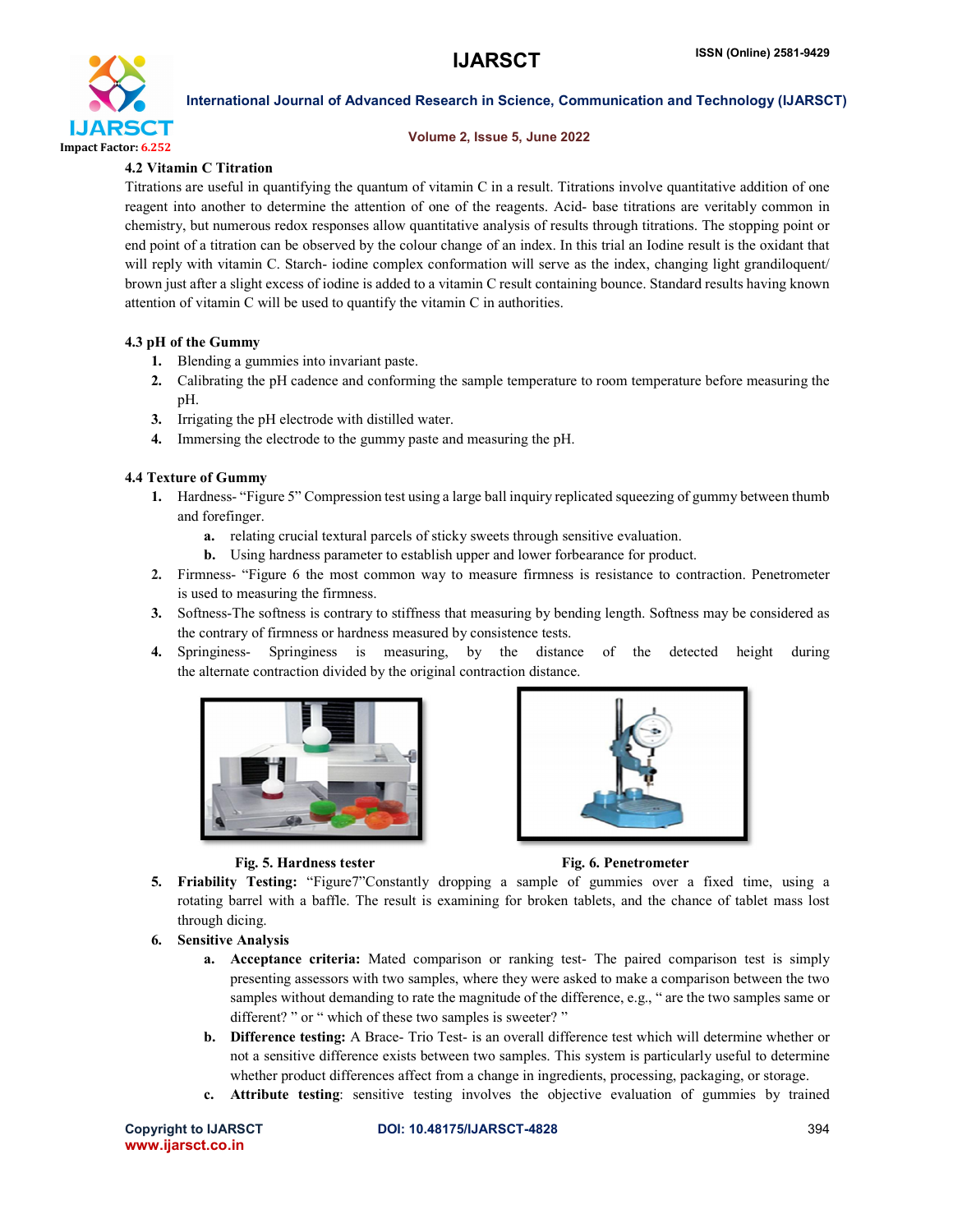# IJARSCT Impact Factor: 6.252

International Journal of Advanced Research in Science, Communication and Technology (IJARSCT)

### Volume 2, Issue 5, June 2022

mortalsenses.it also involved scientific classes for testing the appearance, texture, smell and taste of a product

- d. Visual examination: Shape Heart shaped gummies, Size –1.50 cm by range and1.50 cm by length.
- e. In –Vitro Study:
- 7. Dissolution: "Figure 8" Warming the dissolution medium i.e water to 36.5 ° to 37.5 °. Placing one lozenge unit (gummy) in the apparatus, covering the vessel and operating the apparatus at the specified rate. After 2 hours of operation in the acid medium, withdrawing an aliquot of the liquid and pacing incontinently as directed under Buffer stage.



Fig. 7. Friability tester Fig. 8 Basket type dissolution apparatus

8. Gummy Vitamin Absorption: Placing a gummy in glass of water and observing the time taken for the dissolving gummies.

### V. RESULT & DISCUSSION

### 5.1 DCPIP Test

When DCPIP is added into vitamin C result, the vitamin C reduces the colour, also decolorizes the colour. The decolourization of DCPIP indicates the presence of vitamin C.

### 5.2 Titration of Vit C

- a. "Figure 9" Vitamin C tablet. Left print before endpoint, added iodine reacts with ascorbic acid leaving the result colourless. Centre print at the titration endpoint all the ascorbic acid has reacted and the excess iodine reacts with the starch index to give a pale blue colour. Right print if addition of iodine is continued after the endpoint, farther iodine- starch complex is formed. NB in each of these images a beaker showing the pale blue colour of the endpoint is shown for comparison.
- b. "Figure 10" Marketable fruit juice. Left beaker before the endpoint, the colour of the result reflects the pale unheroic colour of the fruit juice. Centre beaker at the titration endpoint all the ascorbic acid has reacted and any excess iodine reacts with the starch indicator to form a dark blue-black complex. In this case the result is a darkening of the result's colour from unheroic to brown- slate. Right beaker ,This illustrates the effect of adding just a mL or two further of iodine result after the endpoint is reached, performing in the confirmation of further iodine- starch complex.





Fig. 9. Vitamin C titration Fig. 10. Titration of marketed orange juice

c. pH of gummy: The pH of a 5% (w/v) gummy solution in water is  $3.5 - 4.0$ . d. Texture of gummy: "Figure 11 Gummies texture is accurately hard, soft, and springy.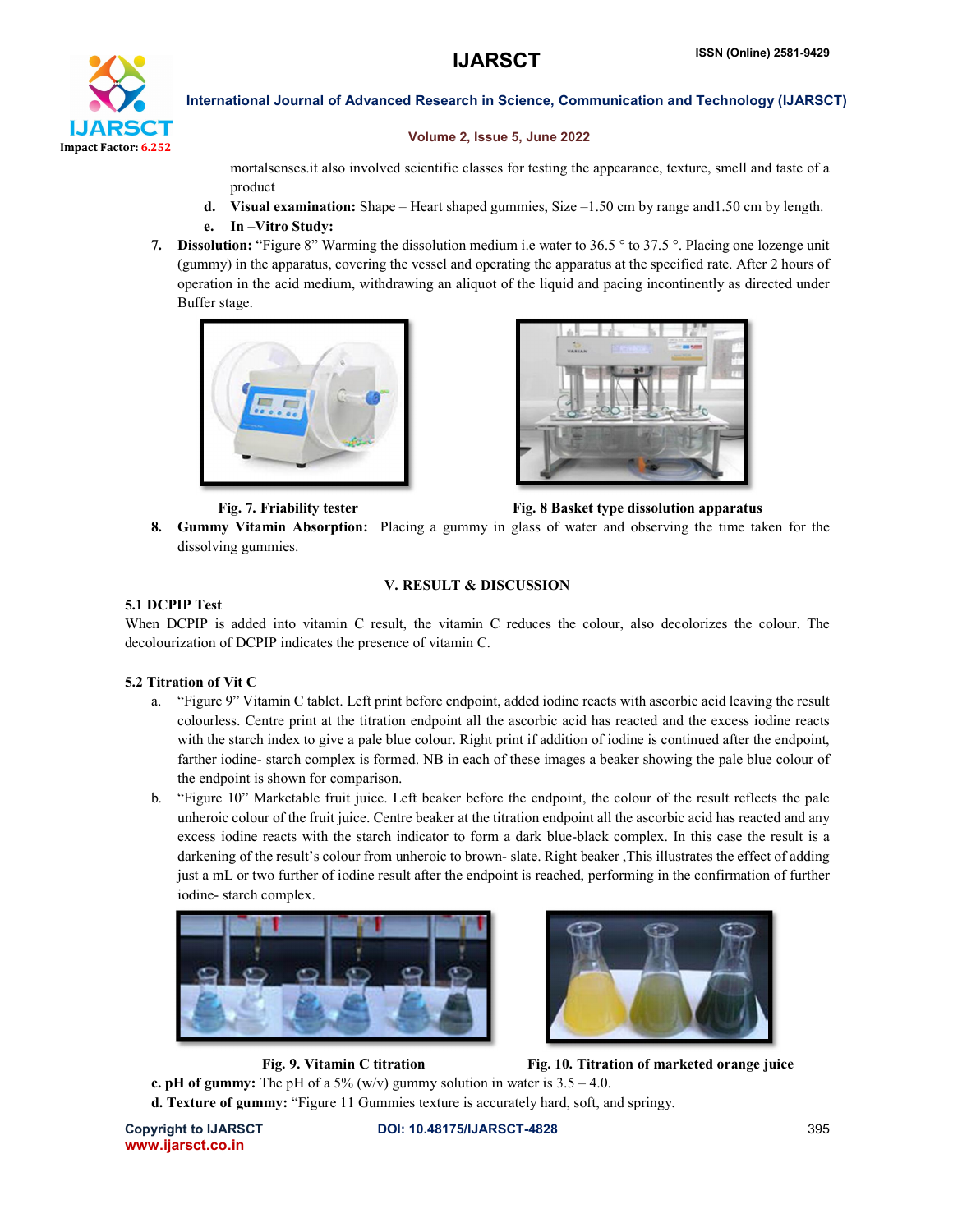

### Volume 2, Issue 5, June 2022



### Fig no.11. Texture of gummies

e. Sensitive analysis: By appearance, texture, smell, taste, ranking, size, shape wise the sticky vitamin passed the acceptance criteria, difference testing, trait testing and visual examination.

### f. In vitro study

A) Dissolution of gummies: Dissolution studies are generally used to pretend in vitro geste of the pharmaceutical tablets and to prognosticate its bioavailability and effectiveness. As can be seen in the Figure 12, expression released virtually 100 % of their content after 120 min, the performing dissolution biographies were entirely different. On the one hand, F4( orange)(  $R(+)$  CS(-)) released fast the API and attention near to 100 % after 15 min were attained, giving place to a further immediate release- suchlike profile. On the other hand, F2 (blue) (R (+) CS (-)) showed amore extended- release of vit A, D and achieving only a 60 dissolved after 45 min.



Fig. 12. Drug dissolution profile of gummy dosages

### 5.3 Absorption of Gummy

Studies show that a gummy vitamin and a vitamin doses have the same quantum of a vitamin, they're inversely absorbed into the bloodstream. And the dissolution time for gummy which is placed in glass of water is one and partial hour.

### VI. CONCLUSION

Copyright to IJARSCT **DOI: 10.48175/IJARSCT-4828** 396 www.ijarsct.co.in Many people prefer gummy vitamins over capsules because they are easier to swallow, taste better, and do not have an unusual smell. They may make people more likely to take vitamins regularly. Vitamin C is an essential part of skin health both as a small molecular weight antioxidant and as a critical factor for collagen conflation. Vitamin C contributes to photo protection, decreases photo damage, and is demanded for acceptable crack mending. The colourful functions of vitamin C gummy, including the antioxidant exertion, confirmation of protein, tendons, ligaments and blood vessels, for repairing injuries and form scar tissue, for repairing and maintaining cartilage, bone, and teeth, and abetting in the absorption of iron, were exchanged. While Vitamin B2 is a water-answerable nutrient essential for breaking down fats and carbohydrates into simpler forms to enrich the body with a cure of energy for carrying out the colourful fleshly functions. Agar helps gel, stabilize, texturize and cake the gummies. Riboflavin specifically reliefs in susceptible system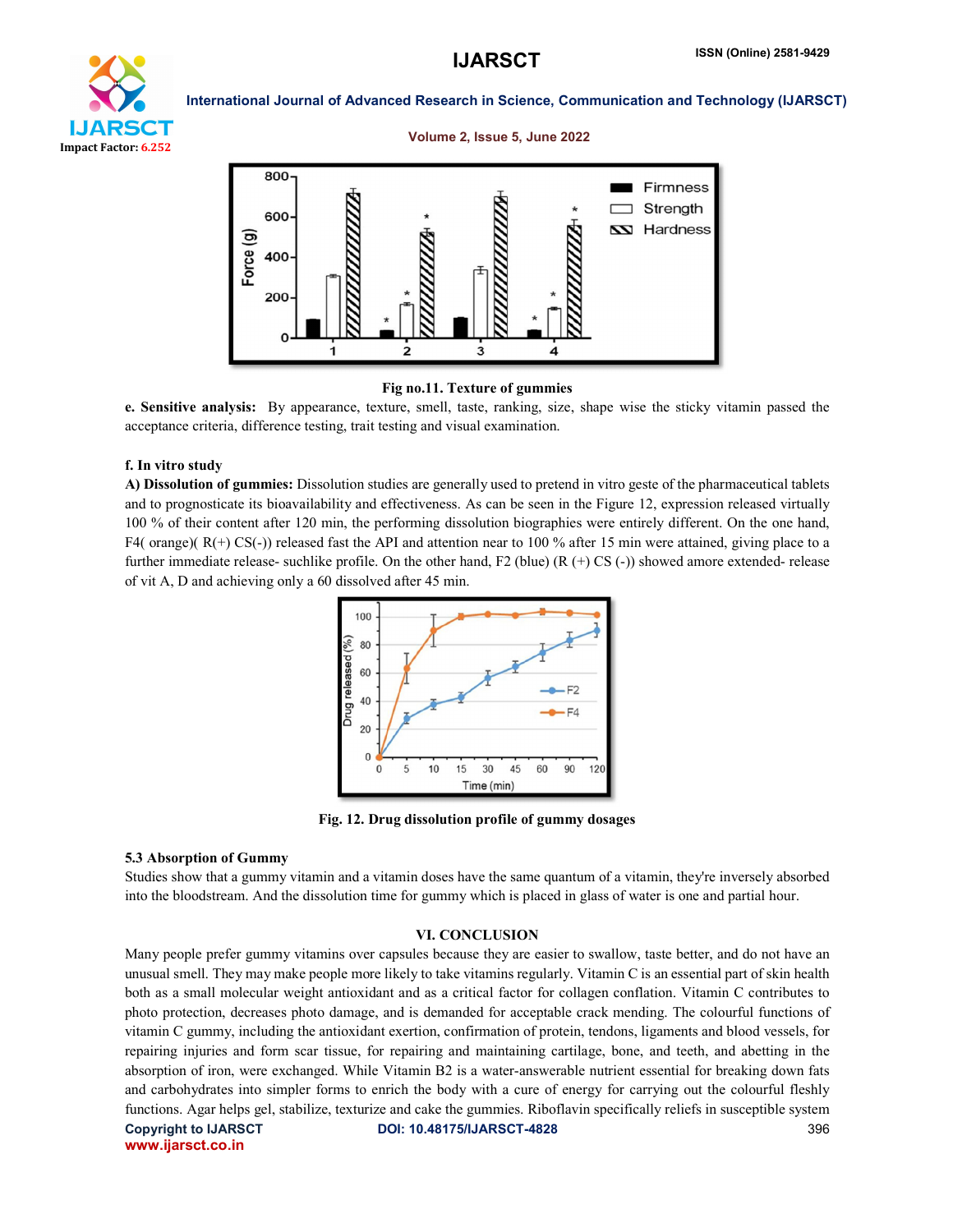

### Volume 2, Issue 5, June 2022

and maintains healthy skin and nails. It also plays a vital part in hair growth by cranking vitamin B6 and niacin. In addition to that, this vitamin is known for being an antioxidant that destroys radicalized cells in our body.

### AKNOWLEDGEMENT

The authors are thankful to Samarth Institute of Pharmacy, Belhe, Pune, (India) for providing facilities to carry out this work.

### **REFERENCES**

- [1]. Sudha J. Devaki and Reshma Lila Raveendran 2017, Additional information is available at the end of the chapterhttp://dx.doi.org/10.5772/intechopen.7016.
- [2]. Food and Nutrition Board. Dietary Reference Intakes for Vitamin C, Vitamin E, Selenium, and Carotenoids. Washington, DC: National Academy Press; 2000
- [3]. Nutrient Data Laboratory. USDA National Nutrient Database for Standard Reference, Release 24 [Internet]. Available from http://www.ars.usda.gov/ba/bhnrc/nd
- [4]. Committee on Medical Aspects of Food Policy; 1991
- [5]. Food and Nutrition Board: Institute of Medicine; 2000
- [6]. Food and Agricultural Organization, World Health Organization; 2002
- [7]. Khan A, Rashid A, Younas R, Chong R. A chemical reduction approach to the synthesis of copper nanoparticles. International Nano Letters. 2016;6:21-26
- [8]. 8.Abhay Solunke, Encyclopedia of Microbial Media ; 2018
- [9]. 9.Ryoko Ushikoshi-Nakayama,Koufuchi Ryo,Tomoe Yamazaki,Mie Kaneko,Tomoko Sugano,Yumi Ito,Naoyuki Matsumoto,Ichiro Saito Effect of gummy candy containing ubiquinol on secretion of saliva: A randomized, double-blind, placebo-controlled parallel-group comparative study and an in vitro study; April 2019
- [10]. Cassolato SF, Turnbull RS. Xerostomia: Clinical aspects and treatment. Gerodontology. 2003;20: 64–77. Pmid: 14697016, View Article PubMed/NCBIGoogle Scholar
- [11]. Glore RJ, Spiteri-Staines K, Paleri V. A patient with dry mouth. Clin Otolaryngol. 2009; 34: 358–363. Pmid: 19673984, View Article PubMed/NCBIGoogle Scholar
- [12]. Hibberd J, Fraser J, Chapman C, McQueen H, Wilson A. Can we use influencing factors to predict aspiration pneumonia in the United Kingdom? Multidiscip Respir Med. 2013; 8: 39. Pmid: 23758693, View ArticlePubMed/NCBIGoogle Scholar
- [13]. Gil-Montoya JA, de Mello ALF, Barrios R, Gonzalez-Moles MA, Bravo M. Oral health in the elderly patient and its impact on general well-being: a nonsystematic review. Clin Interv Aging. 2015; 10: 461–467. Pmid: 25709420, View ArticlePubMed/NCBIGoogle Scholar
- [14]. Elliott C [Author]Assessing Vitamins, Minerals and Supplements Marketed to Children in Canadathor], Published online 2019 Nov 6
- [15]. Kamangar F[Author] ,Vitamin and Mineral Supplements: Do We Really Need Them?, 2012 Mar; 3
- [16]. Kevin B Comerford, Recent Developments in Multivitamin/Mineral Research, November 20131. Dashora N, Sodde V, Bhagat J, Kirti SP, Labo R. Antitumor activity of Dendrophoe falcate against Ehrlich ascites carcinoma in Swiss albino mice. Pharm Crops. 2011;7:1. [Google Scholar]
- [17]. Adebolu TT. Effect of natural honey on local isolates of diarrhea causing bacteria in Southwestern Nigeria. Afr J Biotechnol. 2005;4:1172–4. [Google Scholar]
- [18]. Ashrafi S, Mastronikolas S, Wu CD. Use of Honey in Treatment of Aphthous Ulcers IADR/AADR/CADR 83rd General Session. Baltimore, MD., USA: 2005. pp. 9–12. [Google Scholar]
- [19]. James H. Papyrus Harris, donation to the temple of re at Heliopolis. In: Birch S, editor. Breasted ancient records of Egypt part four pSalt 825, Egyptian magical text. 1876. [Google Scholar]
- [20]. Bansal V, Medhi B, Pandhi P. Honey A remedy rediscovered and its therapeutic utility. Kathmandu Univ Med J (KUMJ) 2005;3:305–9. [PubMed] [Google Scholar]
- [21]. Bell SG. The therapeutic use of honey. Neonatal Netw. 2007;26:247–51. [PubMed] [Google Scholar]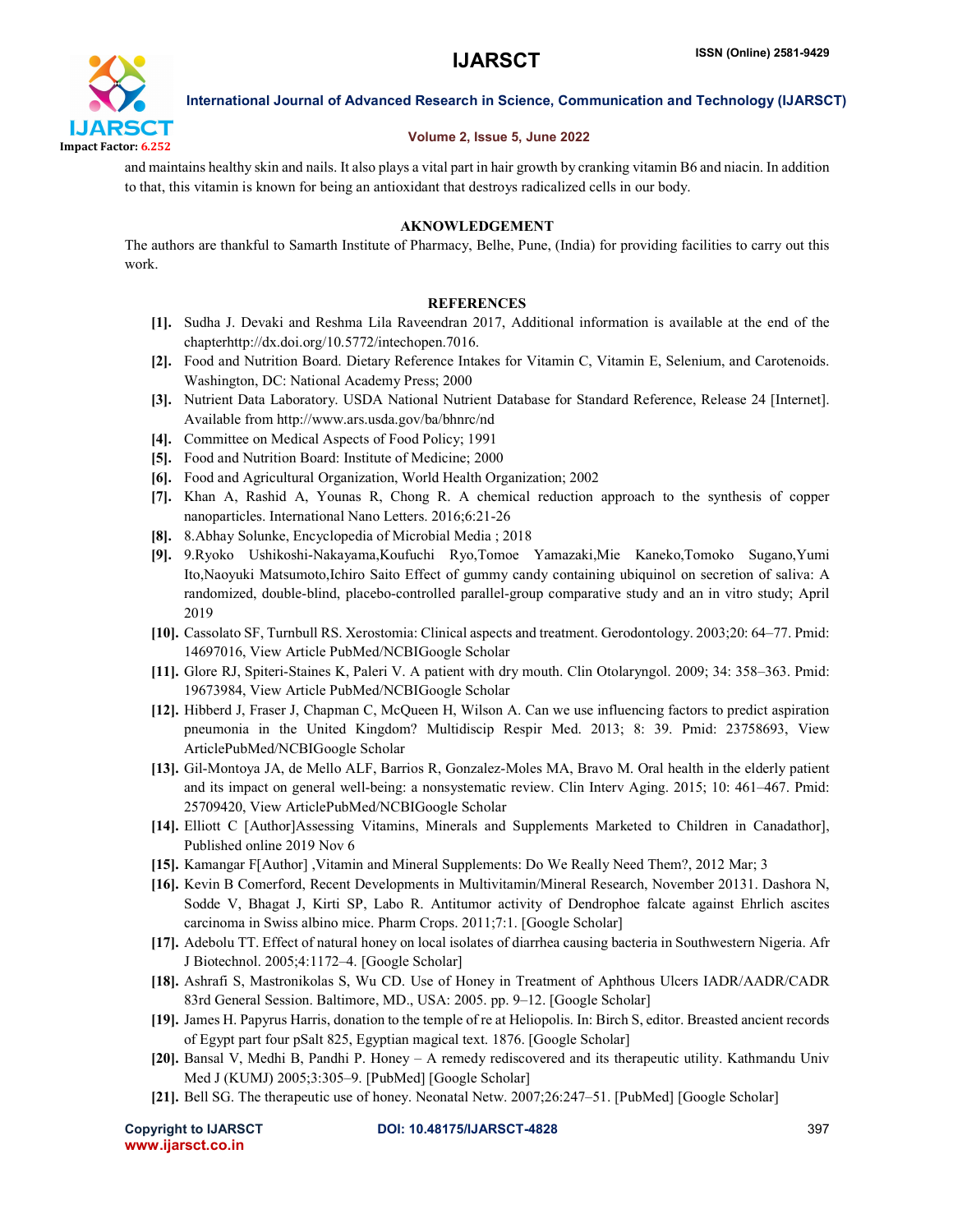

### Volume 2, Issue 5, June 2022

- [22]. Hassapidou M, Fotiadou E, Maglara E, Papadopoulou SK. Energy intake, diet composition, energy expenditure, and body fatness of adolescents in Northern Greece. Obesity (Silver Spring) 2006;14:855–62. [PubMed] [Google Scholar]
- [23]. Babacan S, Rand AG. Characterization of honey amylase. J Food Sci. 2007;72:C050–5. [PubMed] [Google Scholar]
- [24]. Pataca LC, Borges Neto W, Marcucci MC, Poppi RJ. Determination of apparent reducing sugars, moisture and acidity in honey by attenuated total reflectance-Fourier transform infrared spectrometry. Talanta. 2007;71:1926–31. [PubMed] [Google Scholar]
- [25]. Inglett GE. A history of sweeteners Natural and synthetic. J Toxicol Environ Health. 1976;2:207– [PubMed] [Google Scholar]
- [26]. Ahmed S, Othman NH. Honey as a potential natural anticancer agent: A review of its mechanisms. Evid Based Complement Alternat Med. 2013;2013:829070. [PMC free article] [PubMed] [Google Scholar]
- [27]. Khalil I, Moniruzzaman M, Boukraâ L, Benhanifia M, Islam A, Islam N, et al. Physicochemical and antioxidant properties of Algerian honey. Molecules. 2012;17:11199–215. [PMC free article] [PubMed] [Google Scholar]
- [28]. 28.Attia WY, Gabry MS, El-Shaikh KA, Othman GA. The anti-tumor effect of bee honey in Ehrlich ascite tumor model of mice is coincided with stimulation of the immune cells. J Egypt Public Health Assoc. 2008;15:169–83. [PubMed] [Google Scholar]
- [29]. Estevinho L, Pereira AP, Moreira L, Dias LG, Pereira E. Antioxidant and antimicrobial effects of phenolic compounds extracts of Northeast Portugal honey. Food Chem+ Toxicol. 2008;46:3774–9. [PubMed] [Google Scholar]
- [30]. Abdulrhman M, El-Hefnawy M, Ali R, El-Goud AA. Honey and type 1 diabetes mellitus. In: Liu CP, editor. Type Diabetes – Complications, Pathogenesis, and Alternative Treatments. Croatia: In Tech; 2008. [Google Scholar]
- [31]. Ghosh S, Playford RJ. Bioactive natural compounds for the treatment of gastrointestinal disorders. Clin Sci (Lond) 2003;104:547–56. [PubMed] [Google Scholar]
- [32]. Mijanur Rahman M, Gan SH, Khalil MI. Neurological effects of honey: Current and future prospects. Evid Based Complement Alternat Med. 2014;2014:958721. [PMC free article] [PubMed] [Google Scholar]
- [33]. Newman TG. Honey Almanac. Chicago, IL: Newman; 1983. [Google Scholar]
- [34]. Molan PC. The potential of honey to promote oral wellness. Gen Dent. 2001;49:584–9. [PubMed] [Google Scholar]
- [35]. Bergman A, Yanai J, Weiss J, Bell D, David MP. Acceleration of wound healing by topical application of honey. An animal model. Am J Surg. 1983;145:374-6. [PubMed] [Google Scholar]
- [36]. Irving TB, Ahmad K, Ahsan MM. The Qur'an-Basic Teachings. Ch. 5. Bath: Pitman Press; 1987. The story of creation. [Google Scholar]
- [37]. Lay-flurrie K. Honey in wound care: Effects, clinical application and patient benefit. Br J Nurs. 2008;17:S30, S32–6. [PubMed] [Google Scholar]
- [38]. Betts J. The clinical application of honey in wound care. Nurs Times. 2008;104:43–4. [PubMed] [Google Scholar]
- [39]. Helmy N, El-Soud A. Honey between traditional uses and recent medicine. Maced J Med Sci. 2012;5:205–14. [Google Scholar]
- [40]. White JW. Composition of American Honeys. Washington, DC, USA: Agricultural Research Service, USDA; 1962. [Google Scholar]
- [41]. White JW., Jr Detection of honey adulteration by carbohydrage analysis. J Assoc Off Anal Chem. 1980;63:11– 8. [PubMed] [Google Scholar]
- [42]. Islam A, Khalil I, Islam N, Moniruzzaman M, Mottalib A, Sulaiman SA, et al. Physicochemical and antioxidant properties of Bangladeshi honeys stored for more than one year. BMC Complement Altern Med. 2012;12:177. [PMC free article] [PubMed] [Google Scholar]
- [43]. Manyi-Loh CE, Clarke AM, Ndip RN. Identification of volatile compounds in solvent extracts of honeys produced in South Africa. Afr J Agric Res. 2011;6:4327–34. [Google Scholar]